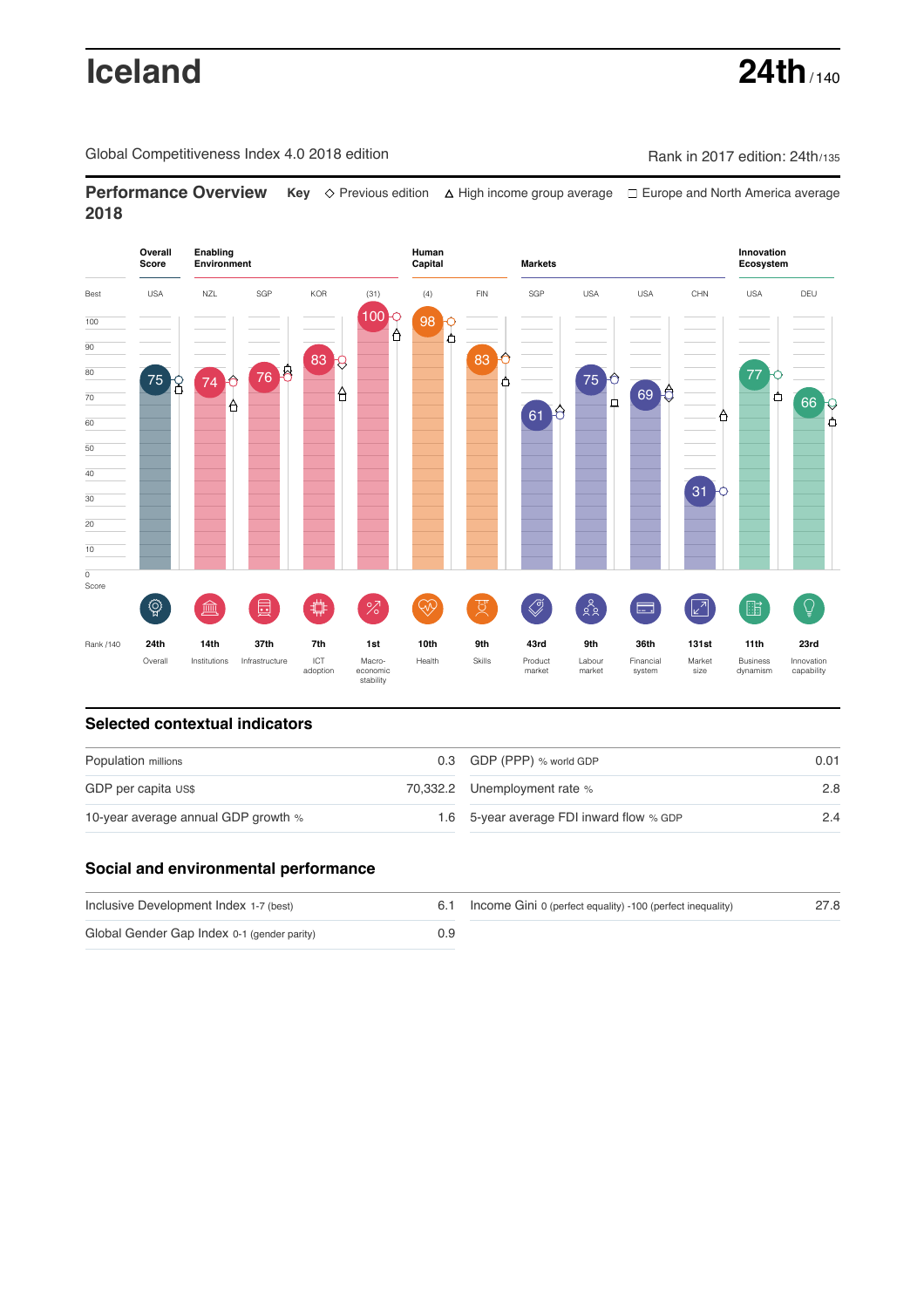### **Iceland 24th**/140

| <b>Index Component</b>                                                   | Value                        | Score *              | Rank/140       | <b>Best Performer</b>       |
|--------------------------------------------------------------------------|------------------------------|----------------------|----------------|-----------------------------|
| Pillar 1: Institutions 0-100 (best)                                      |                              | $74.3 \; \downarrow$ | 14             | <b>New Zealand</b>          |
| 1.01 Organized crime 1-7 (best)                                          | 6.5                          | $91.5$ ↑             | $\overline{2}$ | Finland                     |
| 1.02 Homicide rate /100,000 pop.                                         | 0.3                          | 100.0 $\uparrow$     | $\overline{2}$ | Multiple (9)                |
| 1.03 Terrorism incidence 0 (very high) -100 (no incidence)               | 100.0                        | 100.0 $\uparrow$     | 25             | Multiple (24)               |
| 1.04 Reliability of police services 1-7 (best)                           | 6.4                          | 89.8 $\uparrow$      | 4              | Finland                     |
| 1.05 Social capital 0-100 (high)                                         | 64.3                         | 64.3 $\sqrt{ }$      | 3              | Australia                   |
| 1.06 Budget transparency 0-100 (best)                                    | 50.0                         | $50.0 =$             | 77             | Multiple (2)                |
| 1.07 Judicial independence 1-7 (best)                                    | 5.6                          | 76.6 ↓               | 21             | Finland                     |
| 1.08 Efficiency of legal framework in challenging regulations 1-7 (best) | 4.9                          | 65.8 $\sqrt{ }$      | 10             | Finland                     |
| 1.09 Freedom of the press 0-100 (worst)                                  | 14.1                         | 85.9 $\sqrt{ }$      | 13             | Norway                      |
|                                                                          | 4.0                          | 50.6 $\sqrt{ }$      | 29             |                             |
| 1.10 Burden of government regulation 1-7 (best)                          | 5.2                          | 70.0 ↑               | 16             | Singapore                   |
| 1.11 Efficiency of legal framework in settling disputes 1-7 (best)       | 0.69                         | 68.5 ↑               | 72             | Singapore                   |
| 1.12 E-Participation Index 0-1 (best)                                    | 4.4                          | 56.4 $\sqrt{ }$      | 31             | Multiple (3)                |
| 1.13 Future orientation of government 1-7 (best)                         | 77.0                         | 77.0 ↓               | 13             | Singapore<br>New Zealand    |
| 1.14 Incidence of corruption 0-100 (best)                                |                              |                      |                |                             |
| 1.15 Property rights 1-7 (best)                                          | 5.8<br>5.5                   | 80.4 $\sqrt{ }$      | 15             | Finland                     |
| 1.16 Intellectual property protection 1-7 (best)                         |                              | $74.4 \; \downarrow$ | 23             | Finland                     |
| 1.17 Quality of land administration 0-30 (best)                          | 26.5                         | $88.3 =$             | 11             | Singapore                   |
| 1.18 Strength of auditing and reporting standards 1-7 (best)             | 5.6                          | 76.5 ↑               | 24             | Finland                     |
| 1.19 Conflict of interest regulation 0-10 (best)                         | 6.7                          | $67.0 =$             | 32             | Multiple (2)                |
| 1.20 Shareholder governance 0-10 (best)                                  | 7.0                          | $70.0 =$             | 24             | Kazakhstan                  |
| 囩<br>Pillar 2: Infrastructure 0-100 (best)                               | $\overline{\phantom{0}}$     | 76.4 ↓               | 37             | Singapore                   |
| 2.01 Road connectivity index 0-100 (best)                                | 57.5                         | $57.5 =$             | 81             | <b>United States</b>        |
| 2.02 Quality of roads 1-7 (best)                                         | 4.1                          | 52.3 $\sqrt{ }$      | 63             | Singapore                   |
| 2.03 Railroad density km of roads/square km                              | n/a                          | n/a                  | n/a            | Multiple (20)               |
| 2.04 Efficiency of train services 1-7 (best)                             | 4.3                          | 54.6 ↓               | 35             | Switzerland                 |
| 2.05 Airport connectivity score                                          | 53,237.5                     | 52.8 $\sqrt{ }$      | 61             | Multiple (8)                |
| 2.06 Efficiency of air transport services 1-7 (best)                     | 5.5                          | 74.9 ↓               | 24             | Singapore                   |
| 2.07 Liner Shipping Connectivity Index 0-157.1 (best)                    | 7.2                          | $7.2 \downarrow$     | 101            | Multiple (4)                |
| 2.08 Efficiency of seaport services 1-7 (best)                           | 5.5                          | 75.0 ↑               | 11             | Singapore                   |
| 2.09 Electrification rate % pop.                                         | 100.0                        | $100.0 =$            | $\mathbf{1}$   | Multiple (66)               |
| 2.10 Electric power transmission and distribution losses % output        | 3.1                          | $100.0 =$            | 6              | Multiple (9)                |
| 2.11 Exposure to unsafe drinking water % pop.                            | 0.6                          | $100.0 =$            | 5              | Multiple (23)               |
| 2.12 Reliability of water supply 1-7 (best)                              | 6.9                          | 98.2 $\uparrow$      | $\overline{2}$ | Switzerland                 |
| ₽<br>Pillar 3: ICT adoption 0-100 (best)                                 |                              | $82.7$ ↑             | 7              | Korea, Rep.                 |
| 3.01 Mobile-cellular telephone subscriptions /100 pop.                   | 122.6                        | $100.0 =$            | 59             | Multiple (68)               |
| 3.02 Mobile-broadband subscriptions /100 pop.                            | 113.3                        | n/a                  | 16             | <b>United Arab Emirates</b> |
| 3.03 Fixed-broadband Internet subscriptions /100 pop.                    | 39.9                         | 79.7 ↑               | 9              | Switzerland                 |
| 3.04 Fibre Internet subscriptions /100 pop.                              | 12.7                         | n/a                  | 14             | Korea, Rep.                 |
| 3.05 Internet users % pop.                                               | 98.2                         | $98.2$ ↑             | 1              | Iceland                     |
| <sup>%</sup> Pillar 4: Macroeconomic stability 0-100 (best)              | $\qquad \qquad \blacksquare$ | $100.0 =$            | 1              | Multiple (31)               |
| 4.01 Inflation annual % change                                           | 1.7                          | $100.0 =$            | 1              | Multiple (74)               |
| 4.02 Debt dynamics 0-100 (best)                                          | 100.0                        | $100.0 =$            | $\mathbf{1}$   | Multiple (36)               |
| ųÿ<br>Pillar 5: Health 0-100 (best)                                      |                              | 98.4 个               | 10             | Multiple (4)                |
| 5.01 Healthy life expectancy years                                       | 71.5                         | 98.4 ↑               | 9              | Multiple (4)                |
| 섯<br>Pillar 6: Skills 0-100 (best)                                       |                              | 83.3 $\downarrow$    | 9              | <b>Finland</b>              |
| 6.01 Mean years of schooling Years                                       | 12.5                         | $83.3 =$             | 18             | Finland                     |
| 6.02 Extent of staff training 1-7 (best)                                 | 4.9                          | 65.8 $\sqrt{ }$      | 19             | Switzerland                 |
| 6.03 Quality of vocational training 1-7 (best)                           | 5.1                          | 67.9 ↓               | 14             | Switzerland                 |
| 6.04 Skillset of graduates 1-7 (best)                                    | 5.3                          | 71.6 ↓               | 8              | Switzerland                 |
| 6.05 Digital skills among population 1-7 (best)                          | 5.7                          | 78.9 ↓               | 5              | Sweden                      |
| Ease of finding skilled employees 1-7 (best)<br>6.06                     | 5.0                          | 66.2 ↓               | 17             | <b>United States</b>        |
| 6.07 School life expectancy Years                                        | 19.3                         | $100.0 =$            | 4              | Multiple (9)                |
| 6.08 Critical thinking in teaching 1-7 (best)                            | 4.6                          | 60.2 $\sqrt{ }$      | 18             | <b>United States</b>        |
| 6.09 Pupil-to-teacher ratio in primary education Ratio                   | 10.1                         | $99.6 =$             | 8              | Multiple (6)                |